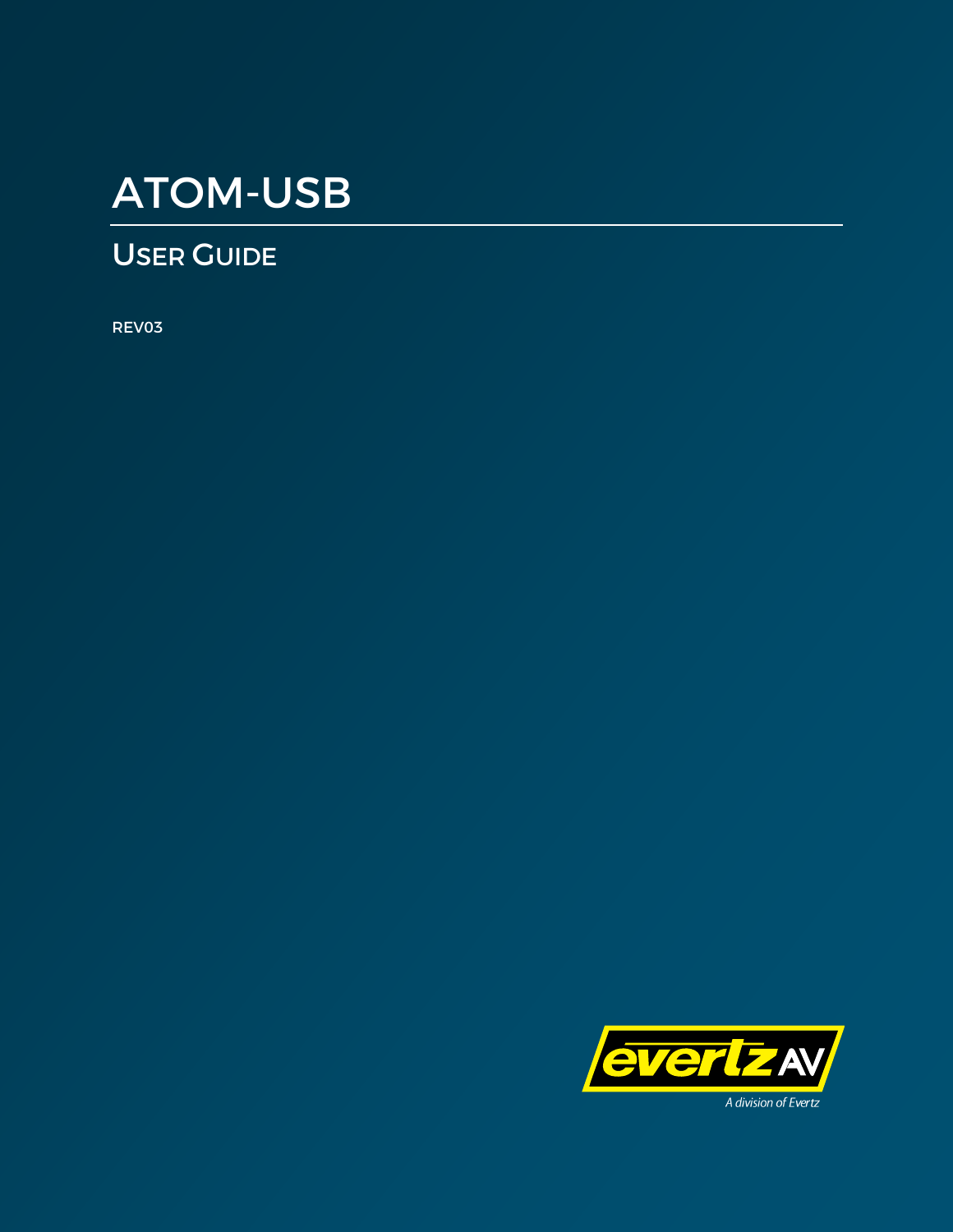# **Table of Contents**

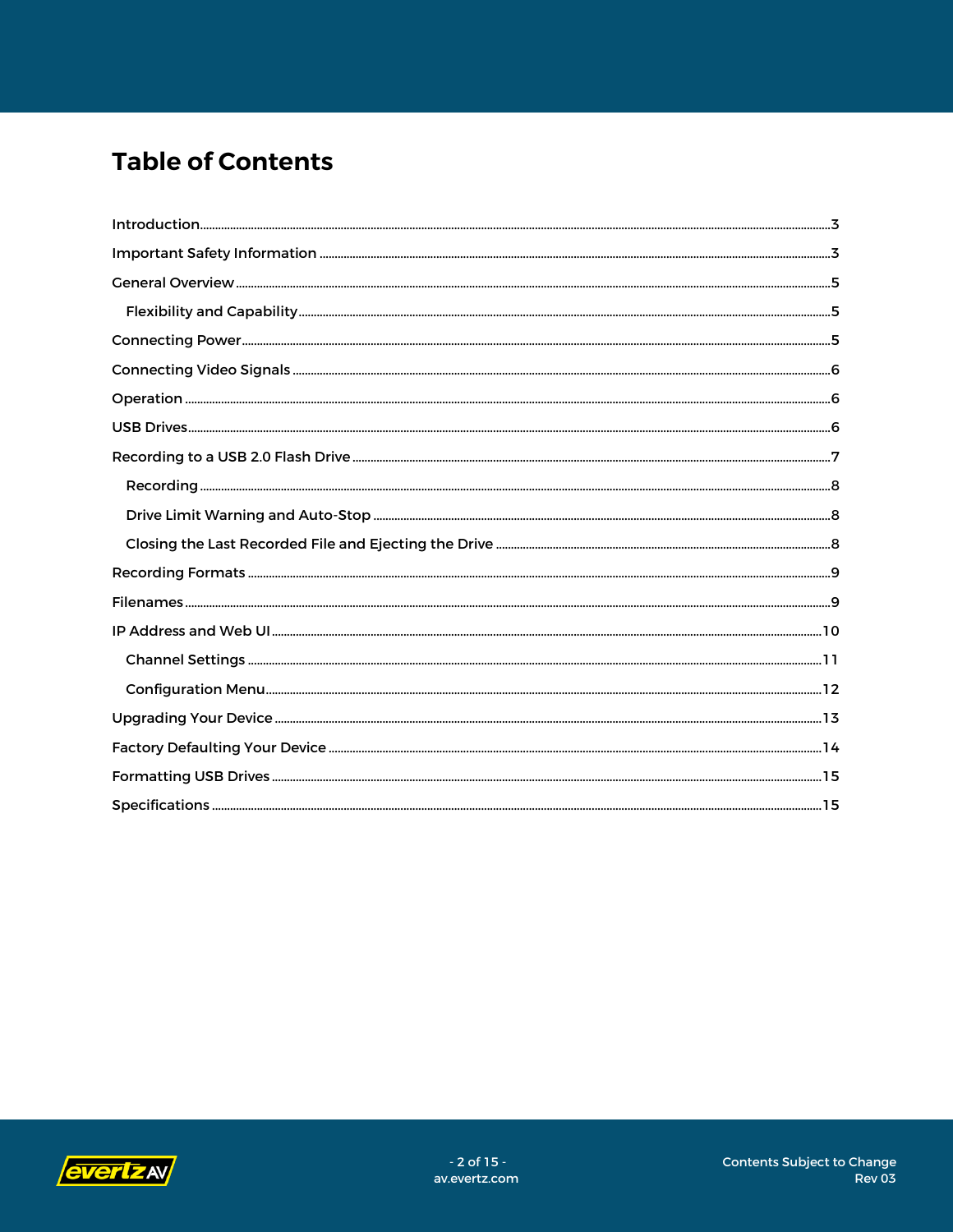## <span id="page-2-0"></span>**Introduction**

Thank you for purchasing EvertzAV's ATOM-USB multi-channel USB recorder. The ATOM-USB series of video recorders are based upon very high performance technology and built to high standards and together these factors combine to provide a very rugged and reliable video recording system. Before operating the unit, please read this manual thoroughly and retain it for future reference.

This document is designed to give users an overview of the system as well as video recording operation details. Should you need any further information pertaining to installation or operation of your product or have any reliability issues, please contact EvertzAV or your supplier.

### <span id="page-2-1"></span>**Important Safety Information**

- 1. Read all of these instructions.
- 2. Save these instructions for later use.
- 3. All warnings on the product and in the operating instructions should be adhered to.
- 4. Unplug this product from the wall outlet before cleaning. Do not use liquid cleaners or aerosol cleaners. Use a damp cloth for cleaning.
- 5. This product is designed for indoor use only. Avoid using this product near water (e.g. near a bathtub, washbowl, sink, or laundry tub, in a wet basement, or near a swimming pool, etc…).
- 6. This product should be operated only from the type of power source indicated on the marking label. If you are not sure of the type of power supplied to your home, consult your supplier or EvertzAV.
- 7. This product is equipped with a 3-wire grounding type plug (a plug having a third [grounding] pin). This plug will only fit into a grounding-type power outlet. This is a safety feature.
- 8. For added protection, during a lightning storm or when it is left unattended and unused for long periods of time, unplug this product from the wall outlet and disconnect the cables. This will prevent damage to the product due to lightning and power-line surges.
- 9. Do not allow anything to rest on the power cord. Do not place this product where the cord could be exposed to damage by persons walking on it, or similar hazards.
- 10. Follow all warnings and instructions marked on the product.
- 11. Never push objects of any kind through the slots/ports of this product as they may touch dangerous voltage points or short out parts that could result in a fire or electric shock.
- 12. Never spill liquid of any kind on the product.

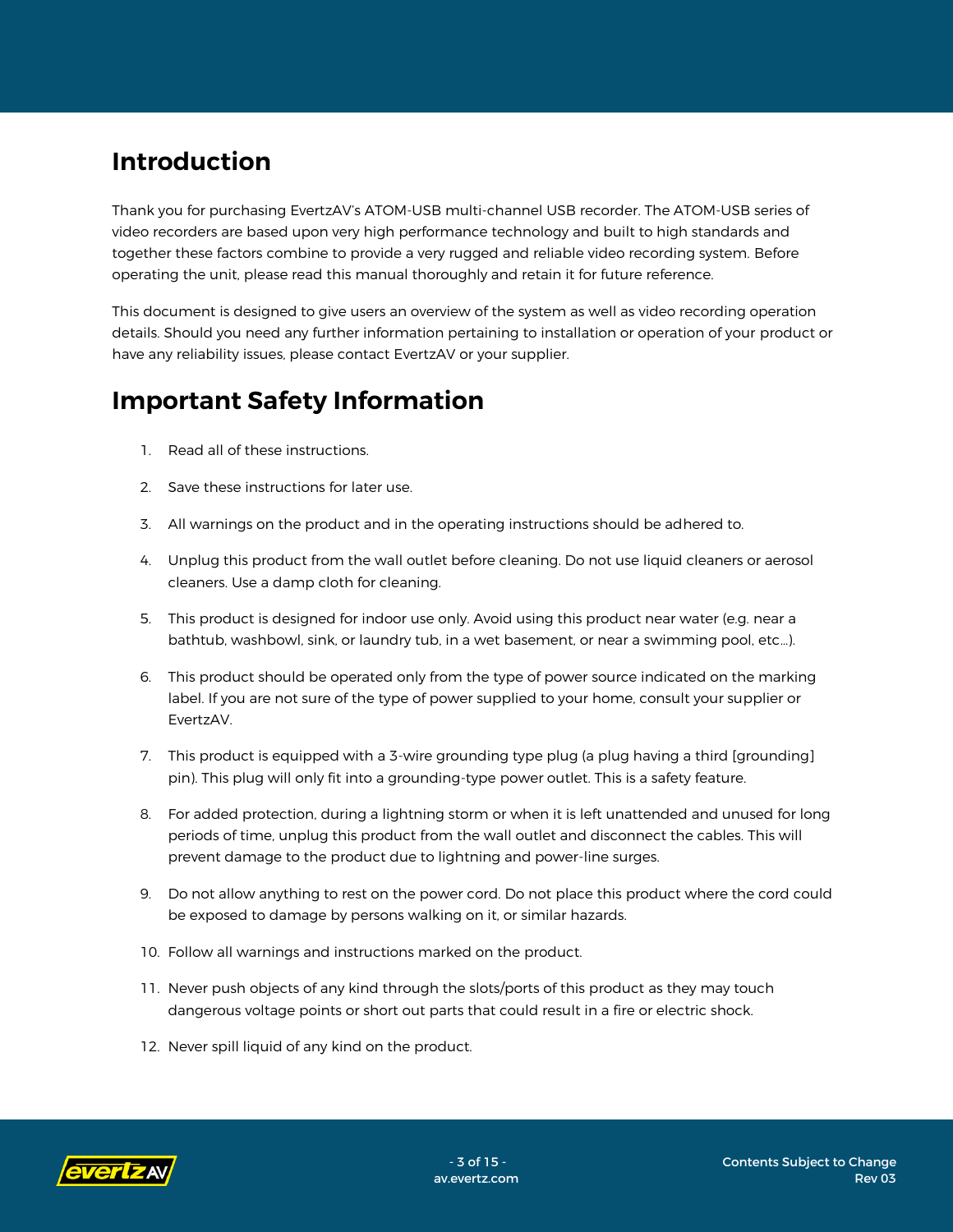- 13. Do not attempt to service this product yourself as opening or removing covers may expose you to dangerous voltages or other hazards. Refer all servicing to qualified service personnel.
- 14. Unplug this product from the wall outlet and refer servicing to qualified service personnel under the following conditions:
	- a. When the power cord or plug is damaged or frayed.
	- b. If liquid has been spilled on or into the product.
	- c. If the product has been exposed to rain or water.
	- d. If the product does not operate normally by following the operating instructions. Adjust only those controls that are covered by the operating instructions as improper adjustment of other controls may result in damage and will often require extensive work by a qualified technician to restore the product to normal operation.
	- e. If the product has been dropped or the chassis has been damaged.
	- f. When the product exhibits a distinct change in performance this indicates a need for service.
- 15. When replacement parts are required, be sure the service technician has used replacement parts specified by EvertzAV that have the same characteristics as the original part. Unauthorized substitutions may result in fire, electric shock, or other hazards.
- 16. Upon completion of any service or repairs to this product, ask the service technician to perform routine safety checks to determine that the product is in safe operating condition.

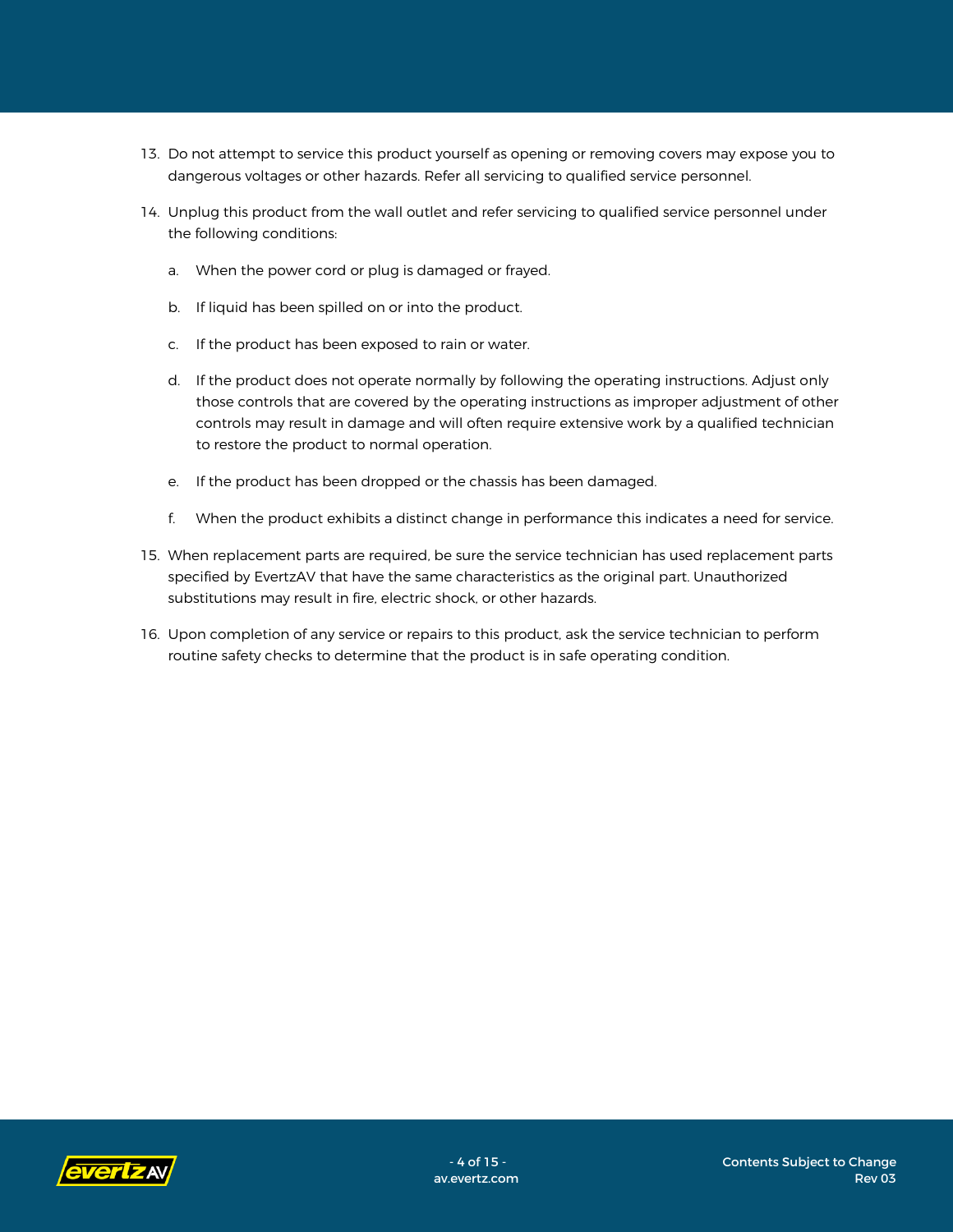### <span id="page-4-0"></span>**General Overview**

ATOM-USB is a high definition digital video and audio USB recorder that can record up to five individual 3G/HD/SD-SDI video signals on to five individual USB drives. It has been designed in co-operation with users to provide a simple and convenient way of capturing HD video and embedded audio to MPEG4 files for such applications as television production, music, events, compliance, sports analysis, medical, and security applications.

#### **Figure 1.** ATOM-USB-5



### <span id="page-4-1"></span>Flexibility and Capability

ATOM-USB is the most flexible USB recorder in the industry. It has multi-channel capability in a modular 1RU chassis that can accommodate up to five video recorders. When used for sports production, for example, simply press the record buttons to record five different versions of a feed (such as a clean feed, a dirty feed, a director's feed, a coach's feed and an official's feed). Simply press the stop button when you're done and your recordings are ready within seconds.

The auto sensing inputs allow you to record 3G/HD/SD-SDI with embedded audio directly to a USB drive while the looping 3G/HD/SD-SDI output allows users to make up to five copies of the recording by interconnecting a (looped) output digital video cable between each record channel. The H.264 codec ensures high-quality recordings that are encoded as MP4 files incorporating both video and audio. You can also connect to the native Web UI and adjust the bitrate to optimize the recording to suit the capacity of the USB drive and quality of recording.

### <span id="page-4-2"></span>**Connecting Power**

Connect the 2.5mm 12V DC power adapter to the bulkhead power socket labeled PSU1 located on the left rear of the unit (indicated in red in the figure below). If you have an additional power adapter, you can connect it to the power socket labeled PSU2 for redundancy. Having the one power adapter connected is a requirement while having a secondary power adapter connected for redundancy purposes is optional.

#### **Figure 2.** ATOM-USB PSU Sockets



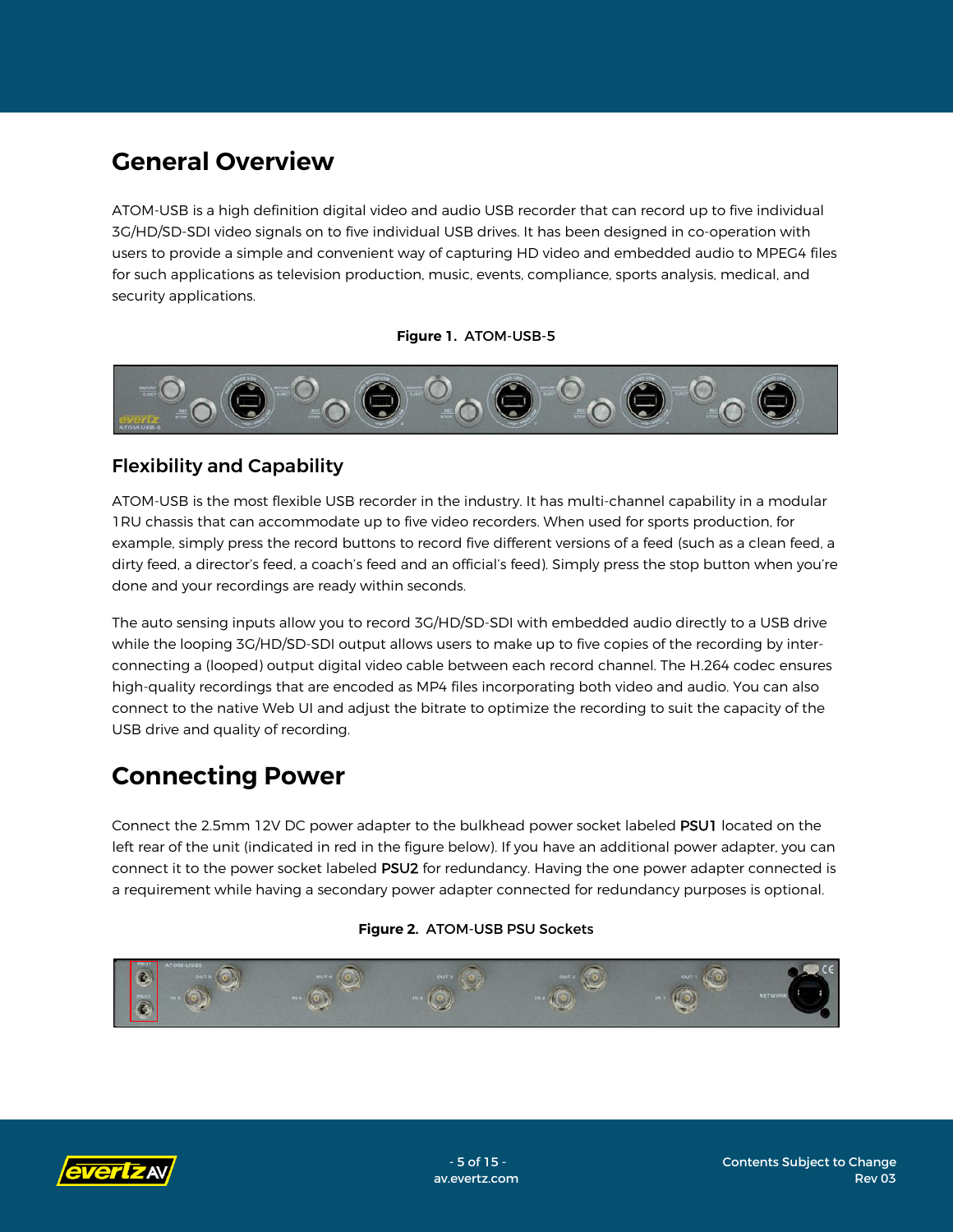When power is connected, the unit will start its boot up sequence, which takes approximately 60 to 90 seconds. During the boot up sequence the front green LED for each respective USB port will light up and turn off sequentially multiple times. After all the USB ports have finished the boot process successfully, all the LEDs for all USB ports will stay lit. This indicates the ATOM-USB is now functional.

#### **Figure 3.** ATOM-USB Standby Mode



## <span id="page-5-0"></span>**Connecting Video Signals**

The ATOM-USB is designed to accept HD-SDI signals with embedded audio. 2.97 GHz and 1.475 GHz HD-SDI signals (Level A) are supported. Using 75ohm BNC video cables connect your source to the respective input(s) located at the rear of the unit. Outputs are provided allowing you to send the signal to a monitor or loop out to another input,

#### **Figure 4.** ATOM-USB SDI Inputs and Outputs



# <span id="page-5-1"></span>**Operation**

ATOM-USB encompasses front panel push buttons that are used to operate the unit. ATOM-USB is designed to be very simple to operate and will provide very reliable recordings when the correct button operation is used. Incorrect operation may compromise the unit's reliability.

### <span id="page-5-2"></span>**USB Drives**

Depending on your unit's model, ATOM-USB can be equipped with up to five USB 2.0 ports allowing for the connection of high quality, high speed USB 2.0 flash drives. It is essential that the USB 2.0 flash drives have the ability to sustain record data rates of 20MB/s or faster. Using slower USB flash drives will compromise the recordings with the possibility of dropped frames and/or asynchronous audio.

Please verify your USB 2.0 flash drive's performance before using the USB. While manufacturer's performance data is widely available, it is recommended that you check the performance by visiting a USB benchmark website or run your own test using a USB speed test application such as FlashBench.

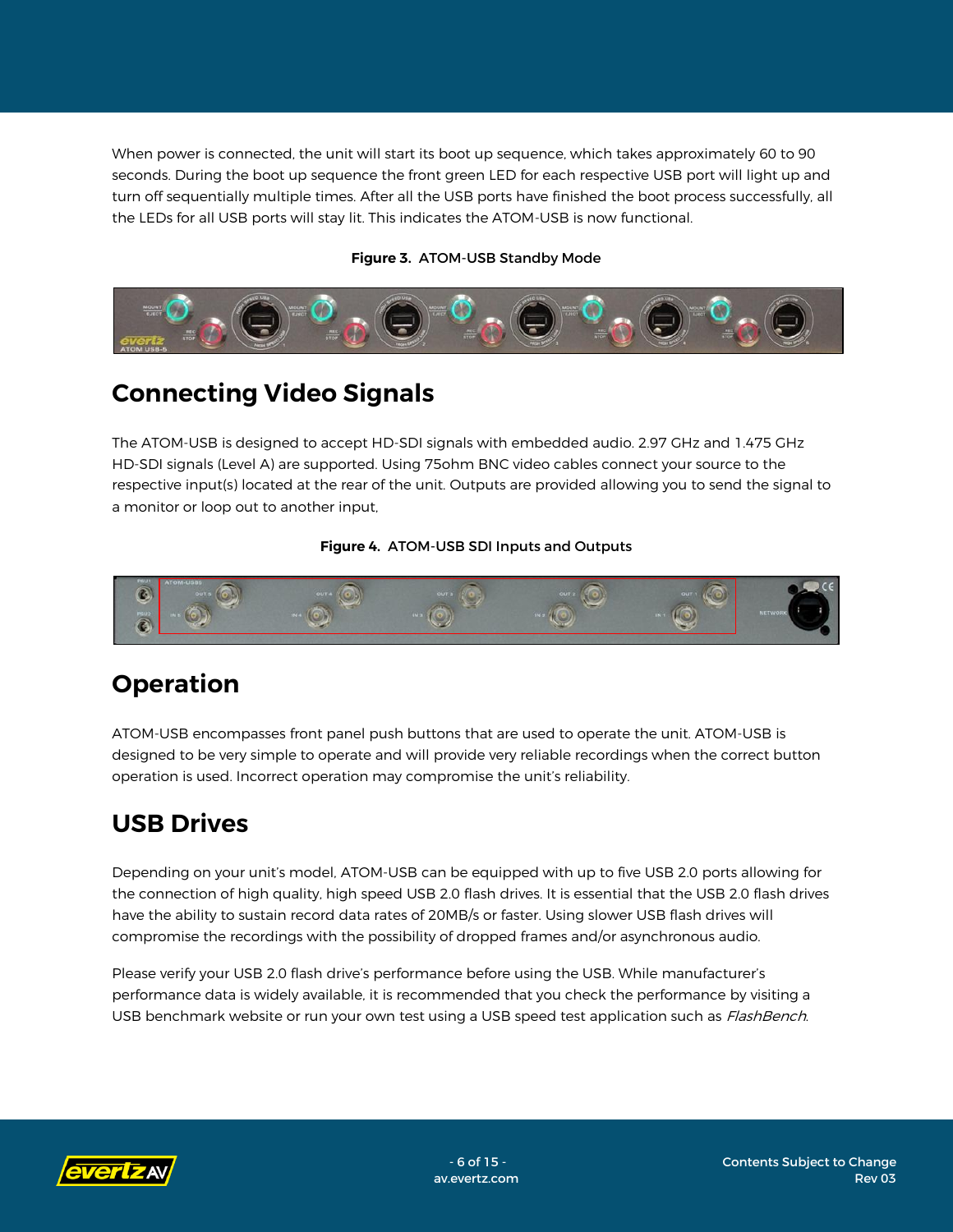

**Figure 5.** FlashBench – USB Flash Benchmark Application

### <span id="page-6-0"></span>**Recording to a USB 2.0 Flash Drive**

When the unit has completed its boot sequence, it will go into standby mode, which is indicted by dim green (Mount/Eject) and red (Rec/Stop) LED buttons beside the USB ports. When in standby mode, insert a USB 2.0 drive (with sufficient storage capacity) into the respective USB port found on the front of the unit that corresponds to the AV source connected to the SDI port found at the rear of the unit. The unit will read the drive and calculate available capacity.

Note: When using the Web UI control panel the time remaining indicator will show the time remaining before the USB drive reaches its capacity, based upon the configured codec and bitrate.



**Figure 6.** ATOM-USB Web UI Time Remaining Field

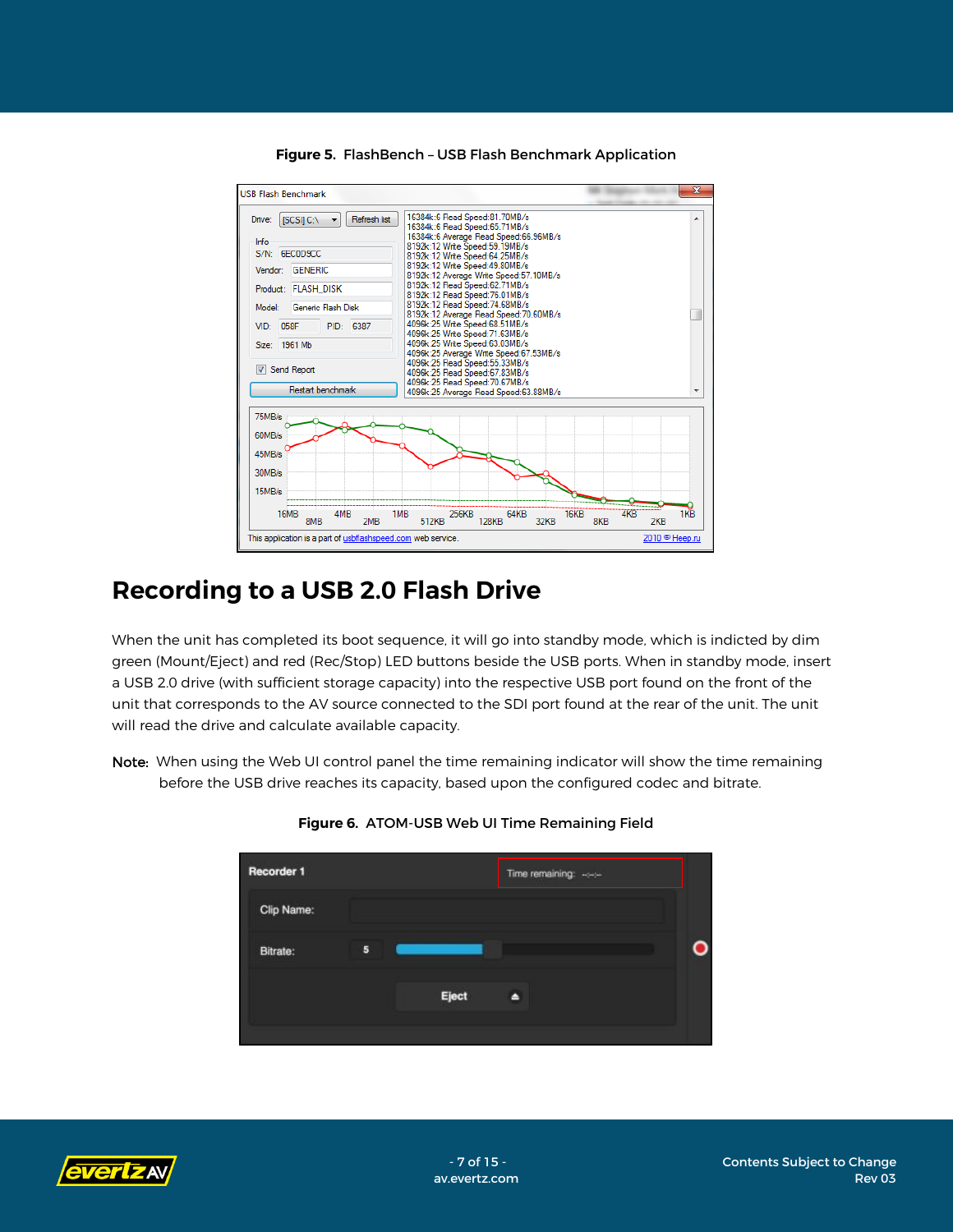The unit automatically recognizes the USB flash drive and the green (Mount/Eject) LED will flash while the unit checks the drive. When the USB flash drive is mounted and ready to record, the flashing will stop and the green (Mount/Eject) LED will be dimly lit, indicating that the USB flash drive is ready for recording.

### <span id="page-7-0"></span>Recording

Press the dimly lit red (Rec/Stop) button once to record. This LED will flash brightly every second indicating that recording is in progress. To stop the recording, press the red (Rec/Stop) button again. The red (Rec/Stop) button will dim indicating that the drive is ready for further recordings. For additional recordings, repeat the above sequence.

### <span id="page-7-1"></span>Drive Limit Warning and Auto-Stop

The unit will automatically stop a recording when the USB flash drive is full. Before this happens (during the recording) in addition to the flashing red (recording) LED, the green (Mount/Eject) light will flash when the recording is 200MB from the end of the USB flash drive's capacity. When the drive is 20MB from the end of the USB flash drive's capacity, the recording will automatically stop and the red LED will extinguish indicating that recording has stopped. The green (Mount/Eject) LED will revert to a solid green status after the red light has extinguished.

Note: When using the Web UI, record status warnings are displayed on screen for the respective USB flash drive.



**Figure 7.** ATOM-USB Web UI Record Status Warnings

### <span id="page-7-2"></span>Closing the Last Recorded File and Ejecting the Drive

To safely eject the drive, press the brightly lit green (Mount/Eject) button once. The green LED will flash continuously indicating that the unit is closing the last recorded file. When the green LED dims, the USB flash drive has safely been ejected and the drive may be removed.

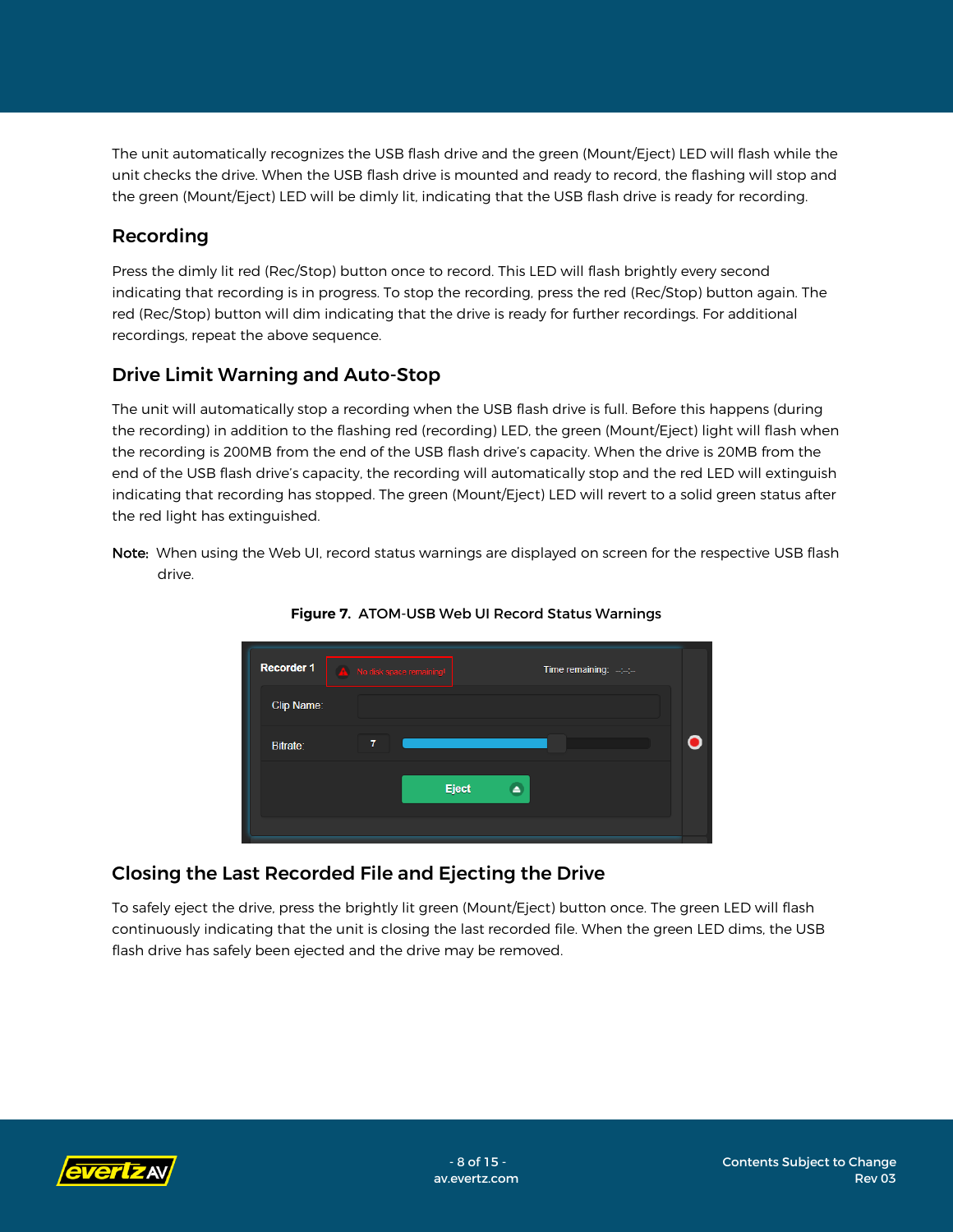### <span id="page-8-0"></span>**Recording Formats**

By default, recordings are encoded using the H.264 codec and formatted as .mp4 files which include AAC audio at 48 kHz. These files can be played back using most modern media players. It is recommended to use a media player such as VideoLAN's VLC as it is more interoperable on a wider variety of computer configurations.

Recordings can be made using a user configurable (via the Web UI) bitrate of 2MB/s to 10MB/s. The maximum size for any recording is 3.99GB. Typically, at a bitrate of 5MB/s. 2GBs of capacity are required for every hour of recording. For long duration recordings the unit automatically closes the file when 3.99GB is reached and creates a new separate but adjoining file with its respective time and date stamp. Multiple files are utilized for large capacity drives and long recordings. There should be no data loss even though multiple files are created.

### <span id="page-8-1"></span>**Filenames**

The default filename follows the syntax of "\_[DD]-[MM]-[YY]\_[HH].[MM].[SS].mp4" and increments by one digit upon each recording. User defined filenames can be set up using the Web UI selecting the channel and typing in the name in the Clip Name field.



**Figure 8.** ATOM-USB Web UI Clip Name Field

Every recording is time and date stamped based on the unit's system clock. The system clock is set at factory default unless it is defined from the Web UI. To set the time and date, click on the  $\bullet$  icon located at the top right corner of the Web UI and click on the Set Date/Time button.

Note: See the [Configuration](#page-11-0) Menu section on pag[e12](#page-11-0) for more information regarding the Set Date/Time setting.

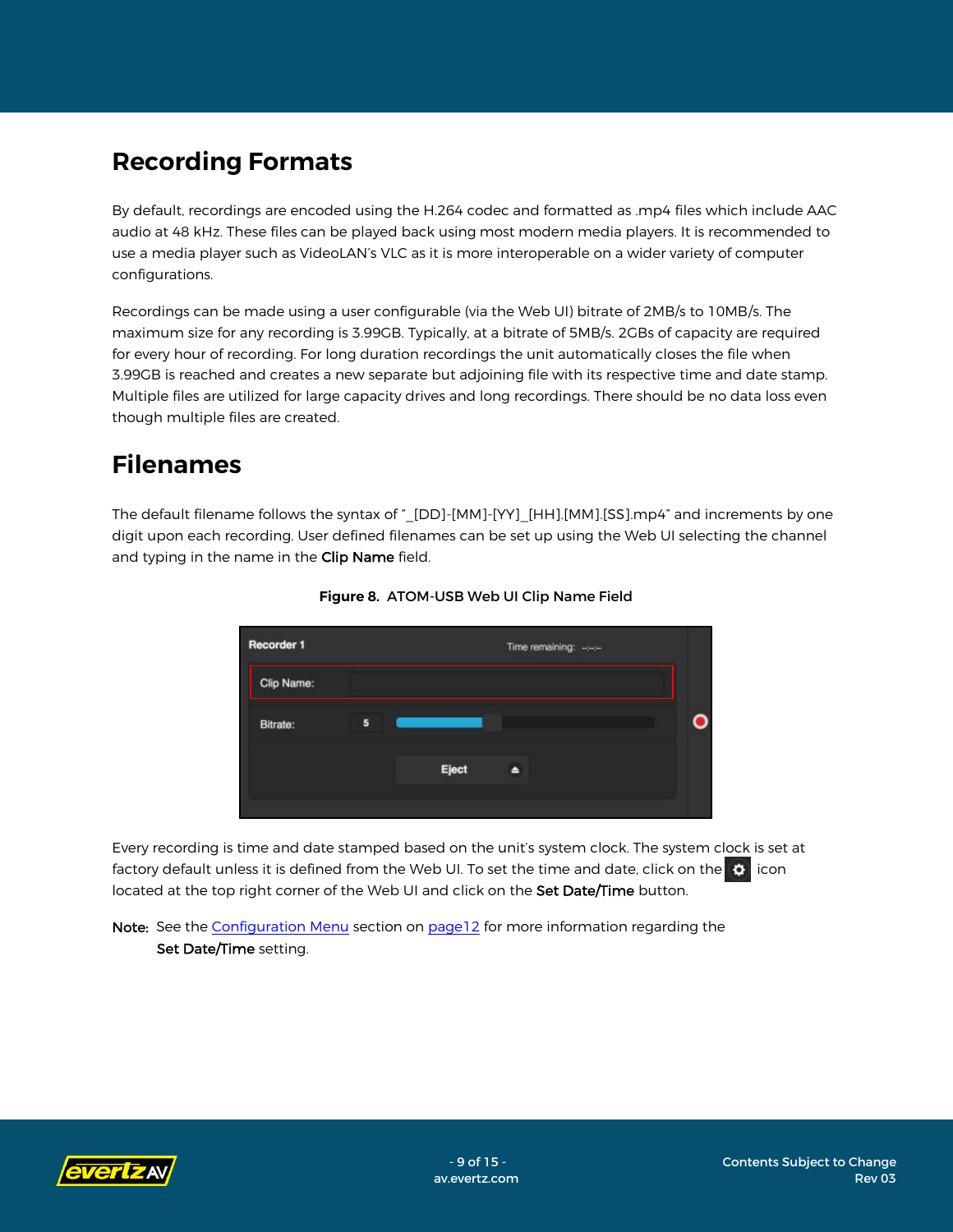## <span id="page-9-0"></span>**IP Address and Web UI**

ATOM-USB is addressable across a network via the Ethernet port located at the rear of the unit. The default IP address is 192.168.1.168 and the default username/password is "admin/evertzav". You may set up your own static IP address or change the unit to use DHCP via the Settings menu on the Web UI.

#### **Figure 9.** ATOM-USB Ethernet Port



The main functions of the Web UI include:

- Stop and start recordings.
- View the firmware version (located on the top right corner of the Web UI available with firmware version 1.0.0.15 and above).
- View error messages.
- View end of drive countdown duration/time.
- Configure network and system settings.
- Enable/disable debug tools.



#### **Figure 10.** ATOM-USB Web UI Main Page

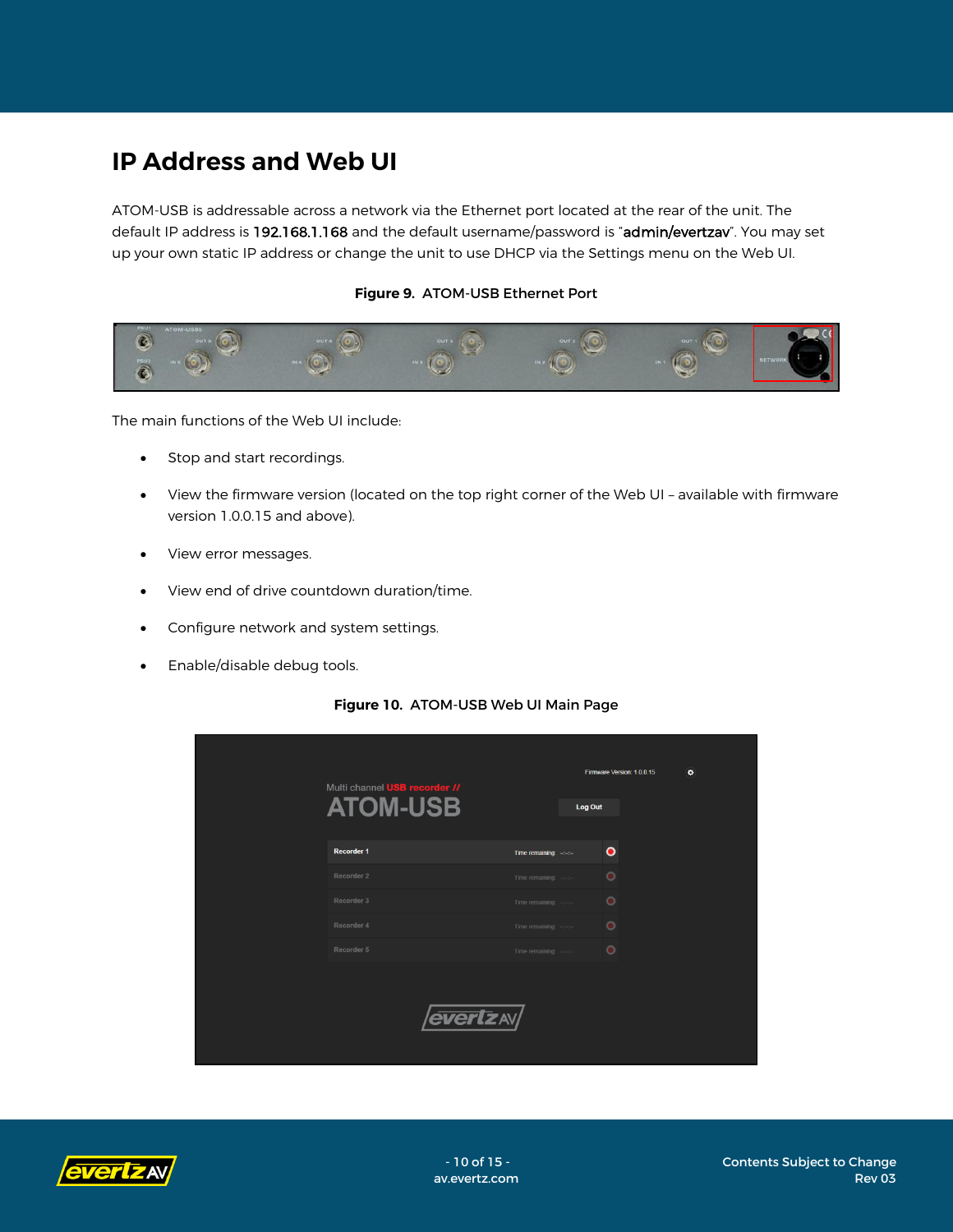### <span id="page-10-0"></span>Channel Settings

The Web UI allows for the control and configuration of the device. Each available channel is presented on the main page and the respective channel can be selected to view additional settings.

| Recorder 1 | Time remaining: $-\frac{1}{2}$<br>No disk space remaining! |  |
|------------|------------------------------------------------------------|--|
| Clip Name: |                                                            |  |
| Bitrate:   | $\overline{I}$                                             |  |
|            | <b>Eject</b>                                               |  |
|            |                                                            |  |

**Figure 11.** ATOM-USB Web UI Recorder Channel Settings

When an individual channel is selected, the following is displayed and/or available to configure:

- Warning/Error Messages: Displays warnings/errors such as when there is no disk space remaining on the respective USB flash drive, when the USB flash drive is reaching capacity, when the recording has stopped, etc…
- Time remaining: Indicates the time remaining before the USB drive reaches its capacity, based upon the configured codec and bitrate.
- Clip Name: Input field allowing you to define a filename.
- **Bitrate:** Allows you to change the recording bitrate value.
- Record Button: Allows you to start and stop a recording.
- **Eject:** Allows you to safely eject the USB flash drive connected to the respective channel port.

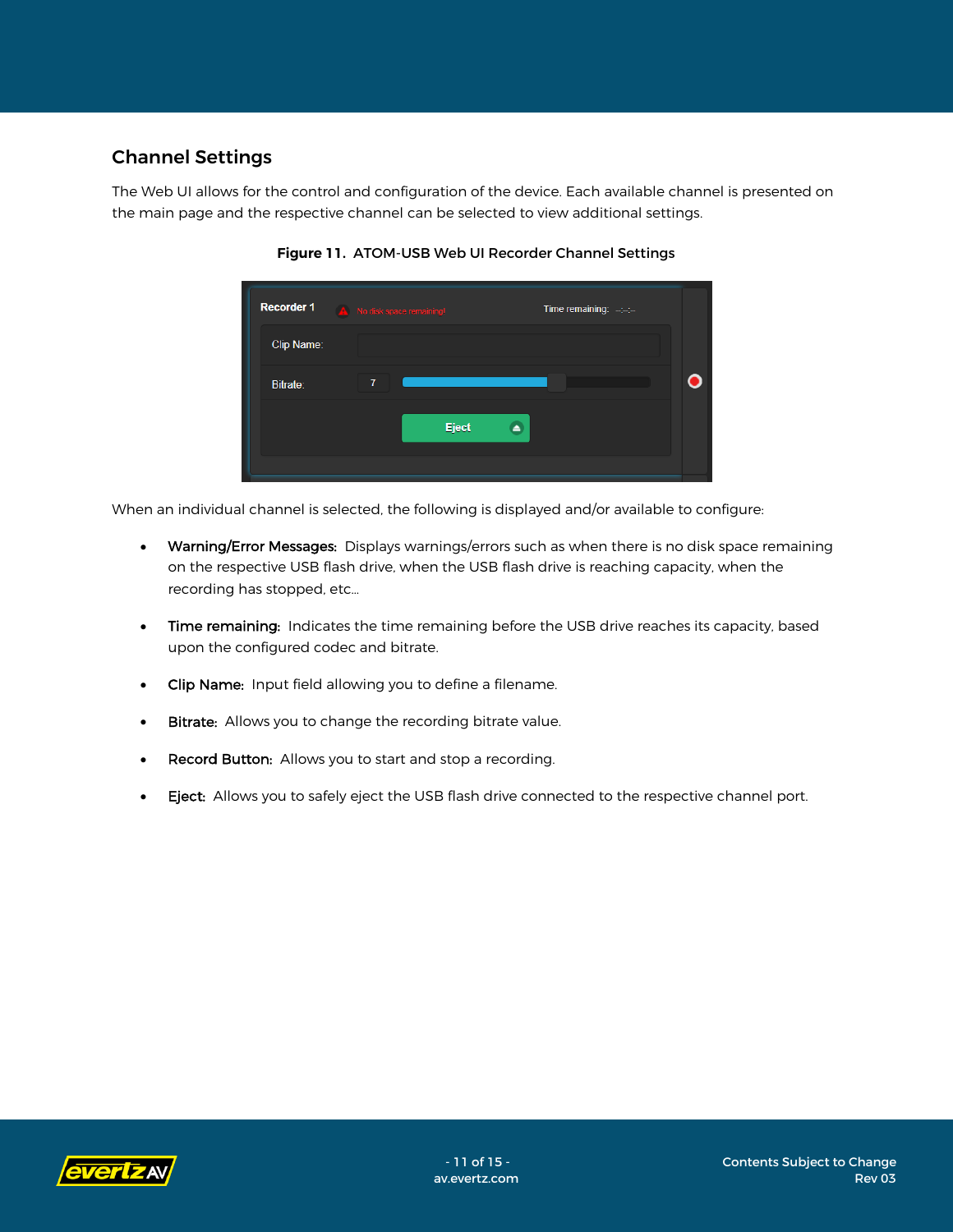### <span id="page-11-0"></span>Configuration Menu

Clicking on the  $\Phi$  icon located at the top right corner of the Web UI allows you to view the Configuration Menu.

|                                      |                                 |                     | <b>Network</b>         |
|--------------------------------------|---------------------------------|---------------------|------------------------|
|                                      |                                 |                     | DHCP                   |
|                                      |                                 | Firmware Version: 1 | Off<br>w               |
| Multi channel <b>USB recorder //</b> |                                 | <b>Log Out</b>      | IP Address:            |
| <b>ATOM-USB</b>                      |                                 |                     | 192.168.1.168          |
|                                      |                                 |                     | Subnet Mask:           |
| <b>Recorder 1</b>                    | Time remaining: $-\leftarrow$   | $\bullet$           | 255.255.255.0          |
| Recorder 2                           | Time remaining: $-\leftarrow$   | $\bullet$           | Gateway:               |
|                                      |                                 |                     | 192.168.1.1            |
| Recorder 3                           | Time remaining: $-\leftarrow -$ | $\bullet$           | <b>Apply</b>           |
| Recorder 4                           | Time remaining: -:-:-           | $\bullet$           |                        |
| Recorder 5                           |                                 | $\bullet$           | <b>System</b>          |
|                                      | Time remaining: $-\leftarrow$   |                     | <b>Set Date/Time</b>   |
|                                      |                                 |                     |                        |
|                                      |                                 |                     | File Type<br>mp4<br>v  |
| <i><b>evertzav/</b></i>              |                                 |                     |                        |
|                                      |                                 |                     | Theme                  |
|                                      |                                 |                     | Dark<br>M              |
|                                      |                                 |                     | <b>Debug Tools</b>     |
|                                      |                                 |                     | Off                    |
|                                      |                                 |                     | <b>Admin Tools</b>     |
|                                      |                                 |                     | <b>Software Update</b> |
|                                      |                                 |                     |                        |
|                                      |                                 |                     | <b>Change Password</b> |



The Configuration Menu allows for the configuration of the following settings:

- DHCP: Toggles DHCP functionality on/off. When enabled, the device will request and configure network settings from the DHCP server on the network.
- IP Address/Subnet Mask/Gateway: When DHCP is disabled, you manually configure a static IP address, subnet mask, and gateway by inputting the values into the respective input fields and then clicking Apply.
- Set Date/Time: Click on this button displays the Set Date/Time Menu. You can adjust the date and time using the + and – buttons to increase and decrease the values accordingly and then click on the Set button to apply the defined date and time.

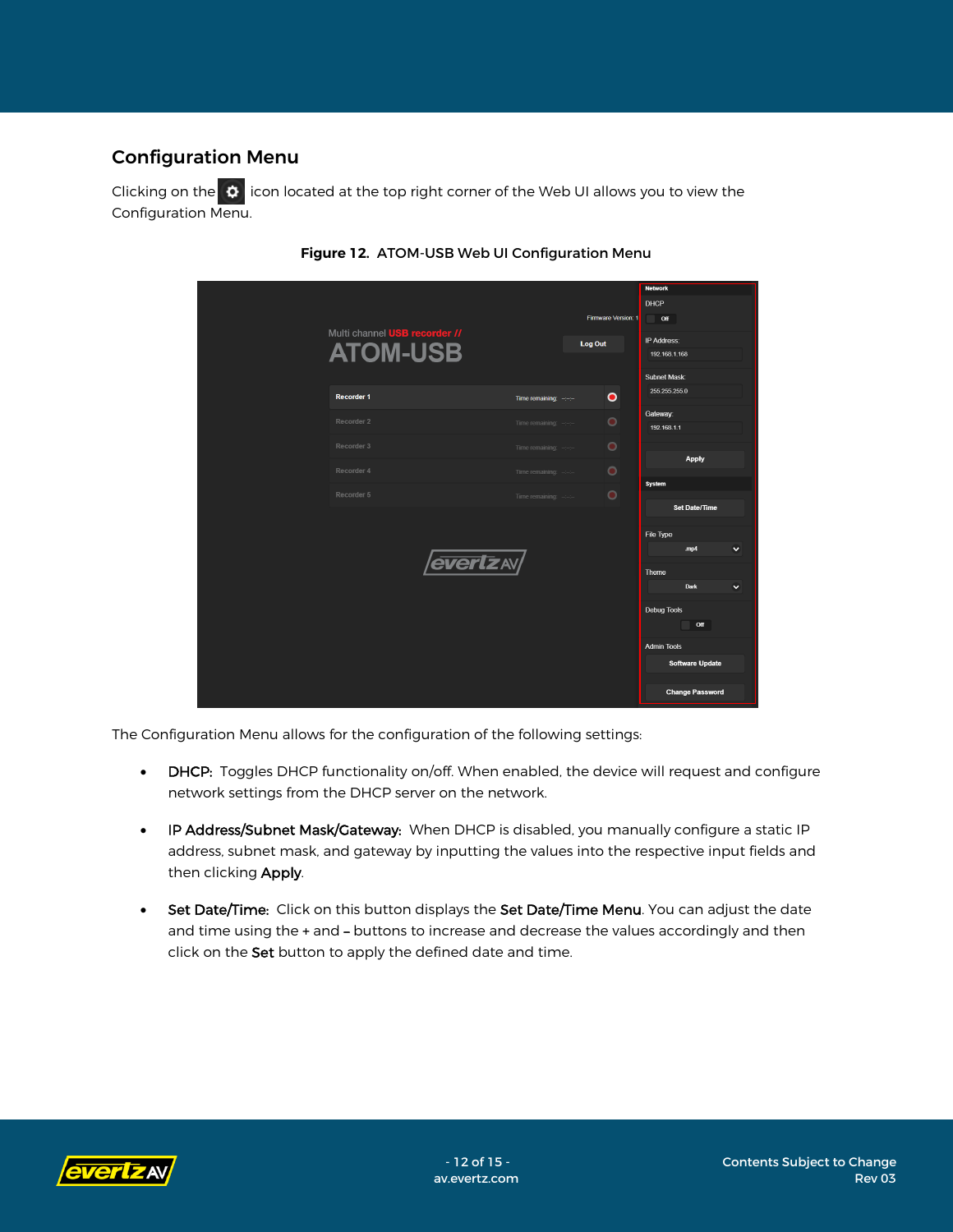Set Date & Time Tue, January 15, 2019 11:11 ă. a. ٠  $15$ 2019 Jan  $11$  $11$ Set

**Figure 13.** ATOM-USB Web UI Set Date/Time Menu

- File Type: Allows you to select between .mp4 and .mov media container formats.
- Theme: Allows you to change between a dark background theme and a light background theme.
- Debug Tools: Toggles debug logging on/off. When enabled, debug logs are recorded to the respective USB flash drive as a .txt file. Logs are created per channel; therefore, a USB flash drive must be inserted into every channel you wish to debug.
- **Software Update:** Allows you to update the device's software to a different version. See the [Upgrading Your Device](#page-12-0) section below for details on how to upgrade your device.
- Change Password: Allows you to change the Web UI log in password credential. Click on Change Password, enter the new password in the New Password and Confirm Password fields, and then click Save to apply the changes.

### <span id="page-12-0"></span>**Upgrading Your Device**

Upgrading your ATOM-USB encompasses a two step process: updating the software and updating the USB ports. To upgrade your unit:

- 1. Click on the  $\ddot{\bullet}$  icon located at the top right corner of the Web UI to access the Configuration Menu.
- 2. Click the Software Update button located under Admin Tools.

### **Admin Tools Software Update Browse Upload**

**Figure 14.** Configuration Menu Software Update Button

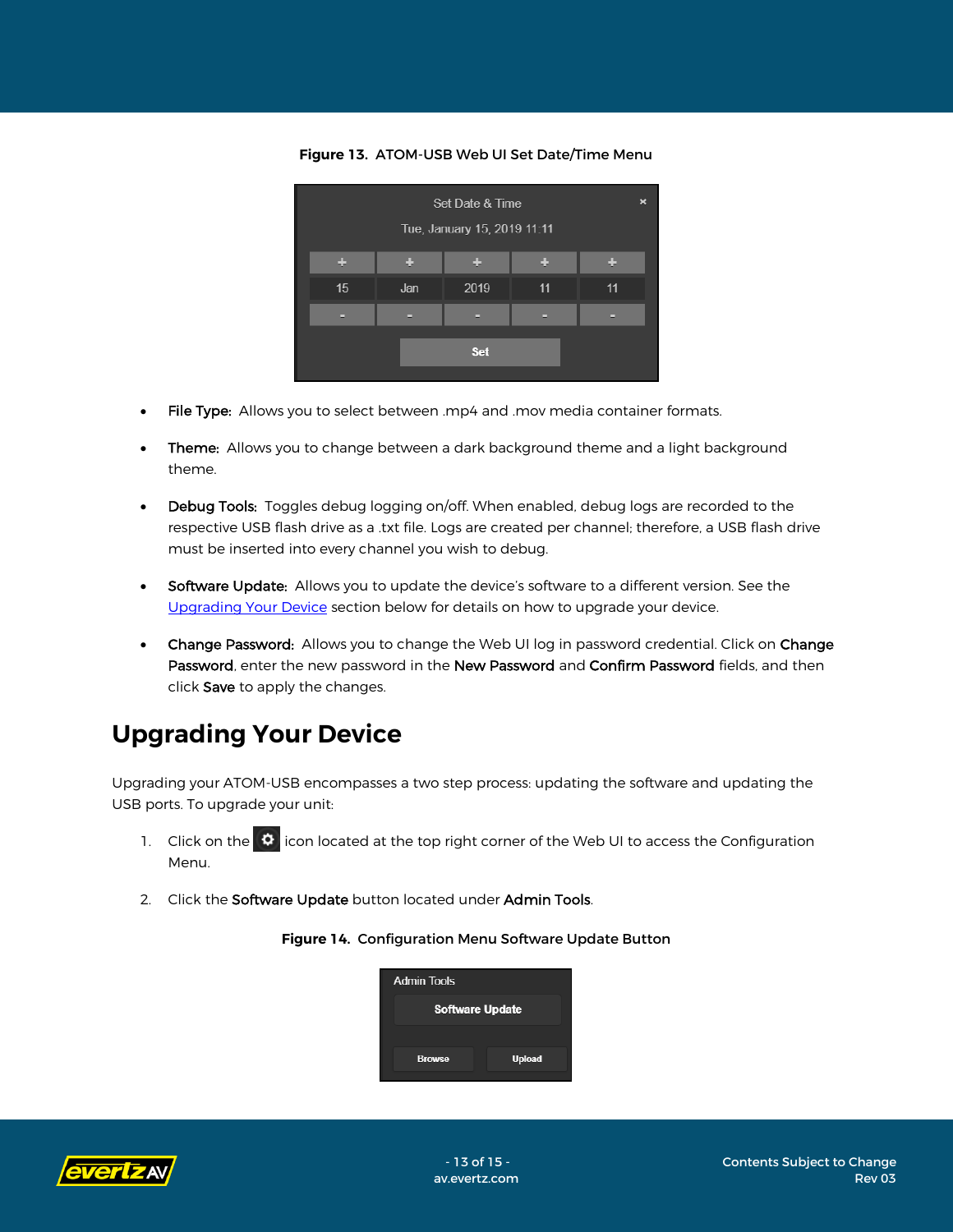- 3. Click the Browse button and select the desired software update .bin file.
- 4. Click the Upload button to begin the software update process. All the LEDs on the unit will become brightly lit indicating the unit is upgrading. When the software update process has finished, a popup will be displayed on the Web UI stating the upgrade was successful, all LEDs on the unit will turn off, and the unit will automatically reboot. When the unit has finished rebooting, all the USB port LEDs will blink fast indicating that the USB ports need to be upgraded.
- 5. Power off the unit.
- 6. Copy the USB update .img file to the root of each of your USB drives.
	- Note: Each USB port on the unit needs to be updated, but can be updated simultaneously using a separate USB drive for each port. For example, if you want to update all five USB ports on an ATOM-USB-5 at once, you will need five USB drives. You can update each USB port one at a time, but it will take much longer updating each USB port individually.
- 7. Insert each USB drive containing the USB update .img file into the respective USB ports on the ATOM-USB and then power on the unit. The red (Rec/Stop) and green (Mount/Eject) LEDs for the respective USB ports that have been chosen to be upgraded will flash in tandem from dim to bright with a 500ms cadence. When the update process has finished for a USB port, the red (Rec/Stop) and green (Mount/Eject) LEDs for the respective USB port will turn off.
	- Note: Updating a USB port is dependent on the read speed of the USB drive you are using and can take up to 10 minutes.
- 8. When all the LEDs for all the respective USB ports that have been chosen to be upgraded turn off, power off the unit.
- 9. Power on the unit to reboot the device. Your ATOM-USB should now be fully upgraded.
	- Note: After rebooting your unit, if a USB port's red (Rec/Stop) and green (Mount/Eject) LEDs blink quickly, the USB port will not be functional. Fast blinking indicates a firmware error. A message will also be displayed on the Web UI indicating which USB port possesses a firmware error. In such instances, repeat Steps 5 to 9 above for the affected USB port(s).

### <span id="page-13-0"></span>**Factory Defaulting Your Device**

To reset the unit to its factory default settings, hold down the first USB port's red (Rec/Stop) and green (Mount/Eject) buttons simultaneously for 10 seconds until all the LEDs turn bright. When all the LEDs turn bright, release the buttons and the factory default process will start, which is indicated by the LEDs turning off for up to 20 seconds, followed by the unit rebooting. Once the device has finished the boot up process, the device will have reverted its IP address back to 192.168.1.168 along with this factory default settings.

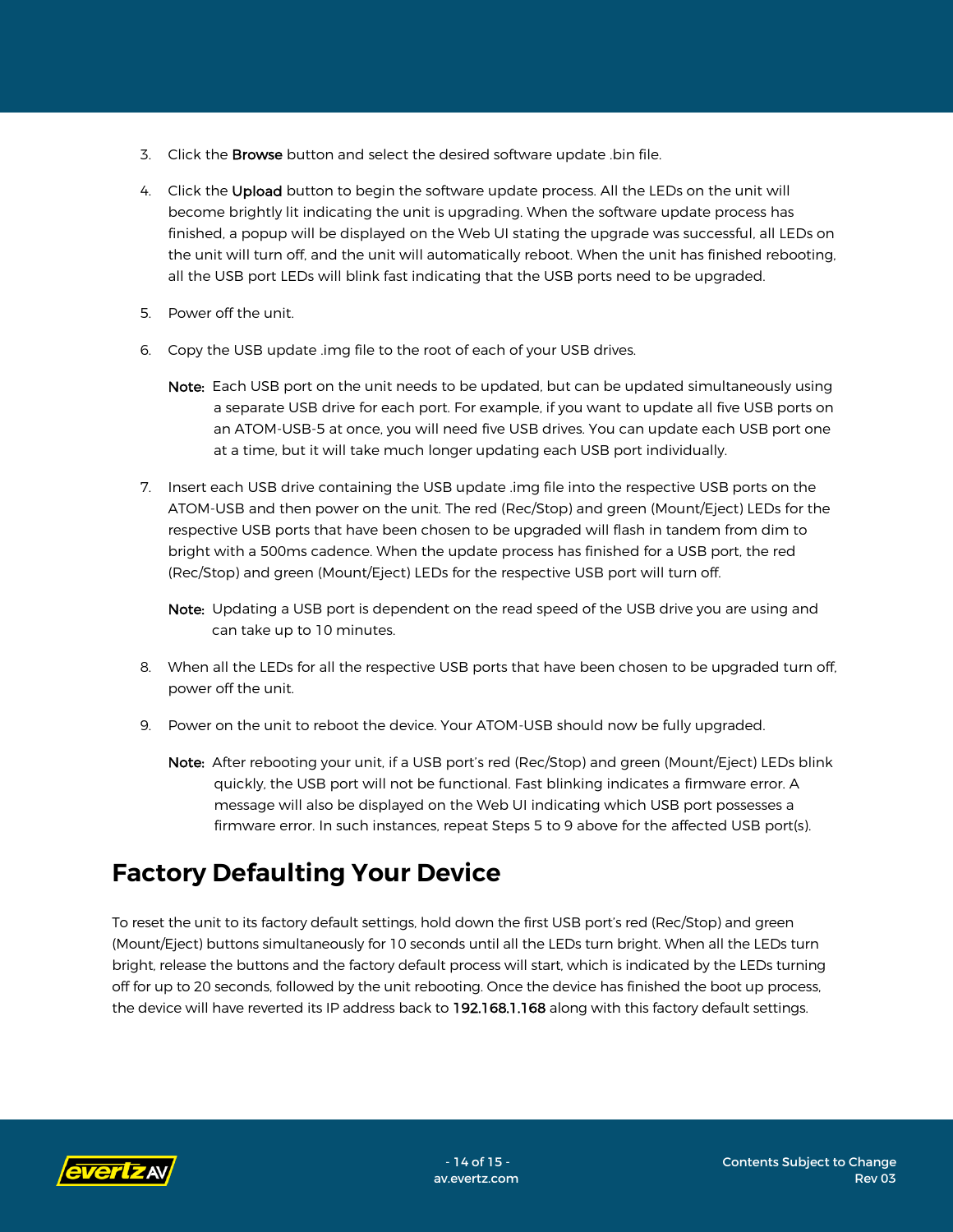# <span id="page-14-0"></span>**Formatting USB Drives**

All USB drives should be FAT32 formatted to ensure correct operation. Factory testing indicates that recordings of up to 3.99GB can be made per file. This is roughly equivalent to a 2 ½ hour recording at 5MB/s bitrate.

# <span id="page-14-1"></span>**Specifications**

| <b>USB</b>                    | USB 2.0, high speed, ≥20MB/s sustained data rate            |  |  |
|-------------------------------|-------------------------------------------------------------|--|--|
| <b>Codec</b>                  | H.264                                                       |  |  |
| <b>Bitrate</b>                | Preset for 5 Mb/s, user adjustable from 2-10Mb/s via Web UI |  |  |
| <b>File Format</b>            | MOV and MPEG-4 with AAC audio                               |  |  |
| <b>Video Inputs (up to 5)</b> | 1x 3G/HD/SD-SDI with looping output                         |  |  |
| <b>Control Ethernet</b>       | 1x RJ-45                                                    |  |  |
| <b>Power Input</b>            | 10V-24VDC on 2.5mm connector with screw lock                |  |  |
| <b>Power Consumption</b>      | 11-20W, subject to model                                    |  |  |
| <b>Case Finish</b>            | Silver/Grey                                                 |  |  |
| Dimensions (W x H x D)        | 17.3in x 1.7in x 13.8in (440mm x 44mm x 350mm)              |  |  |
| <b>Weight</b>                 | 2.86-4.41 lbs (1.3-2.0 kg, subject to model)                |  |  |